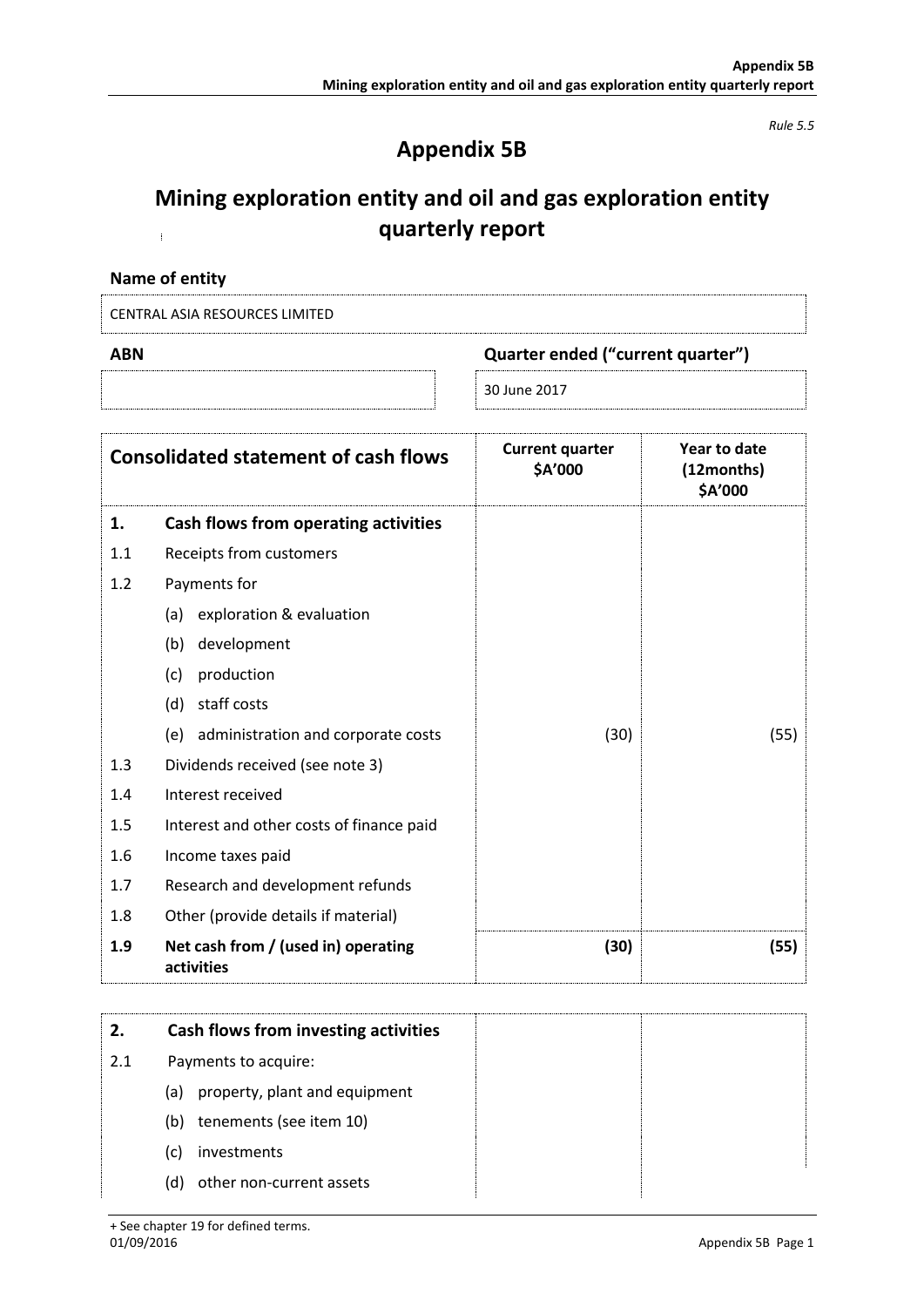|         | <b>Consolidated statement of cash flows</b>       | <b>Current quarter</b><br>\$A'000 | Year to date<br>(12months)<br>\$A'000 |
|---------|---------------------------------------------------|-----------------------------------|---------------------------------------|
| 2.2     | Proceeds from the disposal of:                    |                                   |                                       |
|         | property, plant and equipment<br>(a)              |                                   |                                       |
|         | tenements (see item 10)<br>(b)                    | 34                                | 75                                    |
|         | investments<br>(c)                                |                                   |                                       |
|         | other non-current assets<br>(d)                   |                                   |                                       |
| 2.3     | Cash flows from loans to other entities           |                                   |                                       |
| 2.4     | Dividends received (see note 3)                   |                                   |                                       |
| $2.5\,$ | Other (provide details if material)               | 8                                 | 8                                     |
| 2.6     | Net cash from / (used in) investing<br>activities | 42                                | 83                                    |

| 3.   | <b>Cash flows from financing activities</b>                                    |   |   |
|------|--------------------------------------------------------------------------------|---|---|
| 3.1  | Proceeds from issues of shares                                                 |   |   |
| 3.2  | Proceeds from issue of convertible notes                                       |   |   |
| 3.3  | Proceeds from exercise of share options                                        |   |   |
| 3.4  | Transaction costs related to issues of<br>shares, convertible notes or options |   |   |
| 3.5  | Proceeds from borrowings                                                       |   |   |
| 3.6  | Repayment of borrowings                                                        |   |   |
| 3.7  | Transaction costs related to loans and<br>borrowings                           |   |   |
| 3.8  | Dividends paid                                                                 |   |   |
| 3.9  | Other (provide details if material)                                            |   |   |
| 3.10 | Net cash from / (used in) financing<br>activities                              | 0 | n |

| 4.  | Net increase / (decrease) in cash and<br>cash equivalents for the period |      |    |
|-----|--------------------------------------------------------------------------|------|----|
| 4.1 | Cash and cash equivalents at beginning of<br>period                      | 29   |    |
| 4.2 | Net cash from / (used in) operating<br>activities (item 1.9 above)       | (30) |    |
| 4.3 | Net cash from / (used in) investing<br>activities (item 2.6 above)       | 42   | 83 |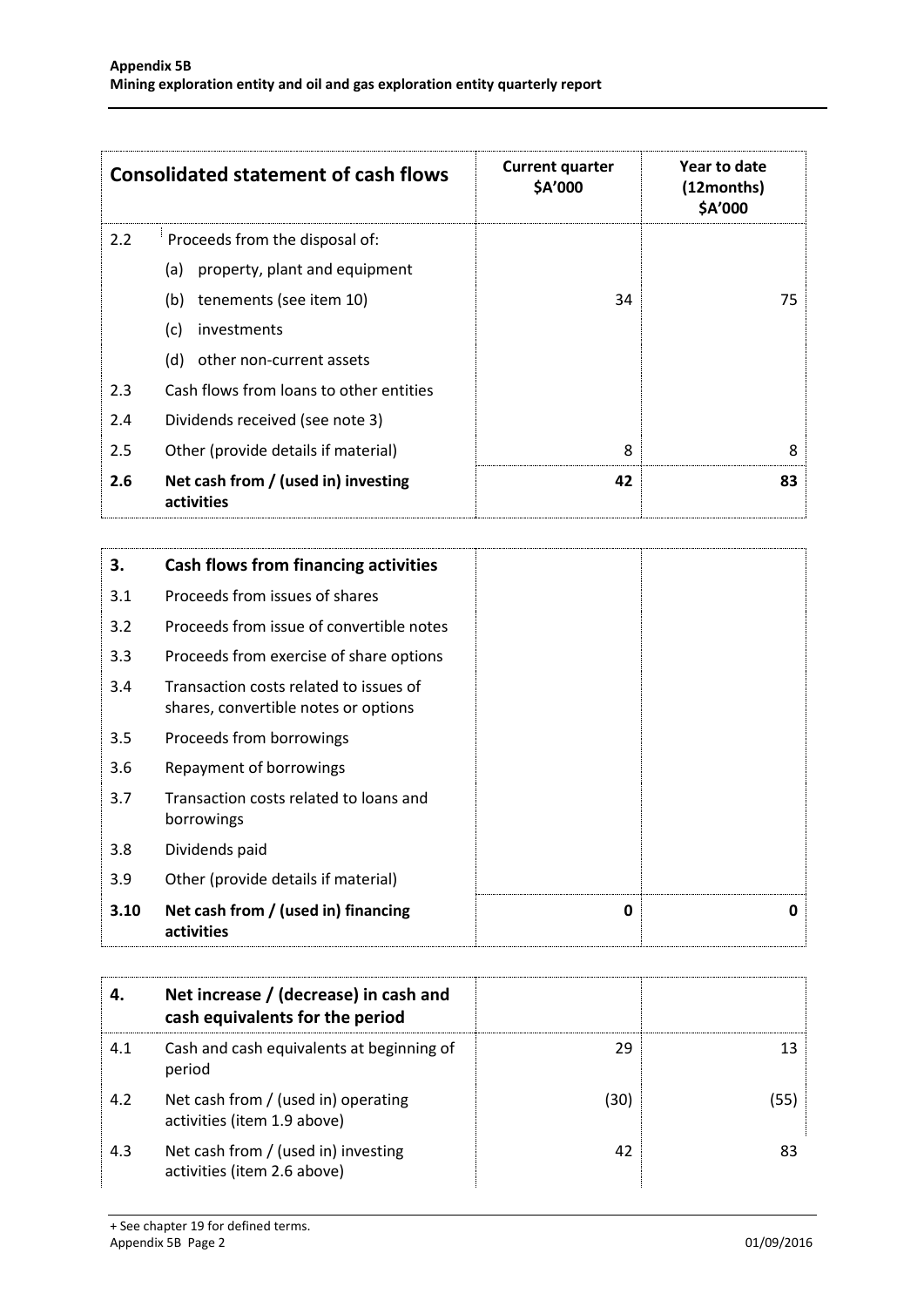|     | <b>Consolidated statement of cash flows</b>                         | <b>Current quarter</b><br>\$A'000 | Year to date<br>(12months)<br>\$A'000 |
|-----|---------------------------------------------------------------------|-----------------------------------|---------------------------------------|
| 4.4 | Net cash from / (used in) financing<br>activities (item 3.10 above) | 0                                 |                                       |
| 4.5 | Effect of movement in exchange rates on<br>cash held                |                                   |                                       |
| 4.6 | Cash and cash equivalents at end of<br>period                       | 41                                |                                       |

| 5.  | <b>Reconciliation of cash and cash</b><br>equivalents<br>at the end of the quarter (as shown in the<br>consolidated statement of cash flows) to<br>the related items in the accounts | <b>Current quarter</b><br>\$A'000 | <b>Previous quarter</b><br>\$A'000 |
|-----|--------------------------------------------------------------------------------------------------------------------------------------------------------------------------------------|-----------------------------------|------------------------------------|
| 5.1 | <b>Bank balances</b>                                                                                                                                                                 | 41                                | 29.                                |
| 5.2 | Call deposits                                                                                                                                                                        |                                   |                                    |
| 5.3 | <b>Bank overdrafts</b>                                                                                                                                                               |                                   |                                    |
| 5.4 | Other (provide details)                                                                                                                                                              |                                   |                                    |
| 5.5 | Cash and cash equivalents at end of<br>quarter (should equal item 4.6 above)                                                                                                         | 41                                | 29                                 |

## **6.** Payments to directors of the entity and their associates Current quarter

6.1 Aggregate amount of payments to these parties included in item 1.2



- 6.2 Aggregate amount of cash flow from loans to these parties included in item 2.3
- 6.3 Include below any explanation necessary to understand the transactions included in items 6.1 and 6.2

Mr Jason Campbell is a Director of the Central Asia Resources and a Director of advisory firm Pamplona Goup Pty Ltd. During the reporting period, fees for administration and consulting fees were paid to Pamplona Group. These services were provided on normal commercial terms and conditions and at market rates.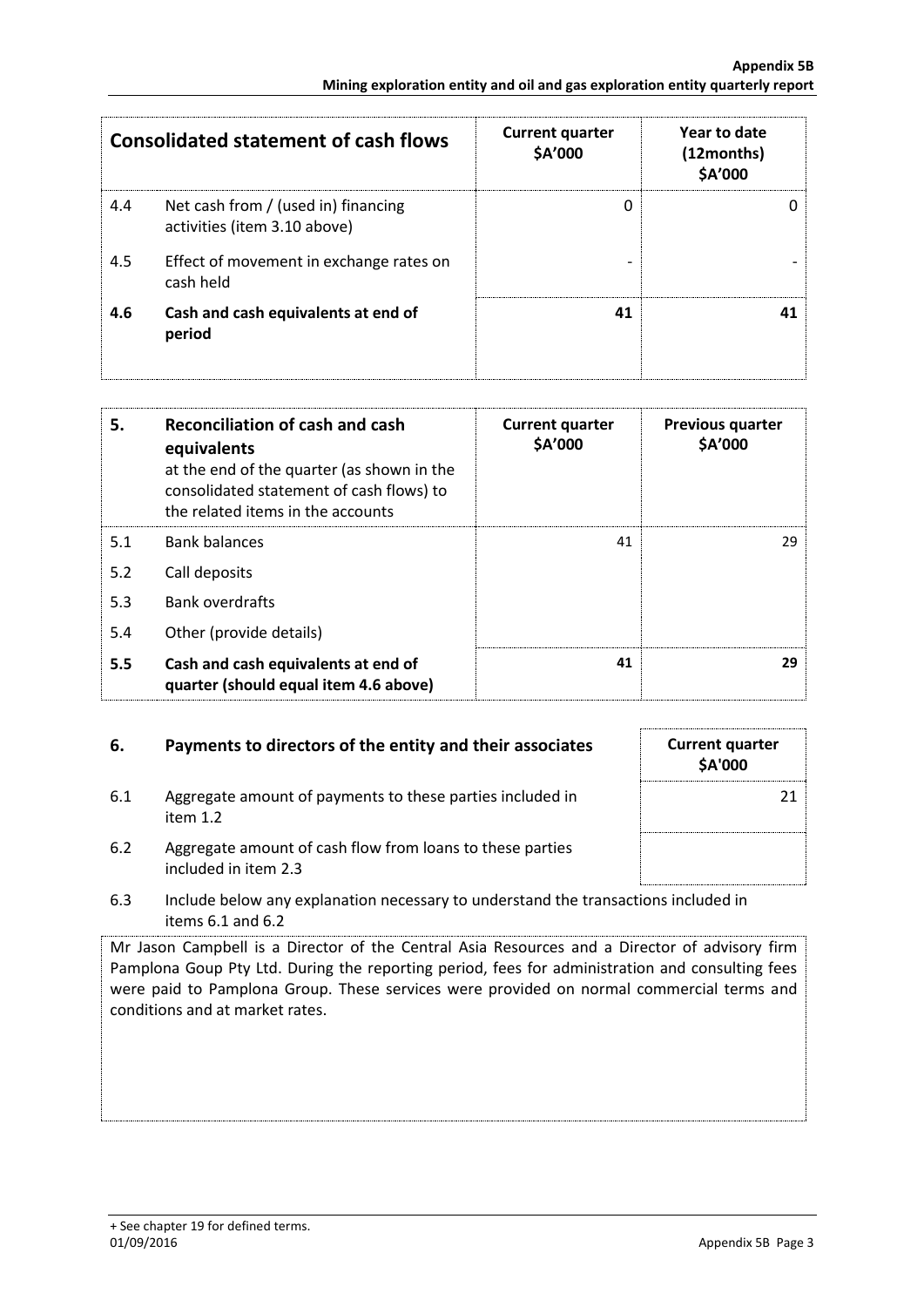### **7. Payments to related entities of the entity and their associates**

- 7.1 Aggregate amount of payments to these parties included in item 1.2
- 7.2 Aggregate amount of cash flow from loans to these parties included in item 2.3
- 7.3 Include below any explanation necessary to understand the transactions included in items 7.1 and 7.2

Mr Jason Campbell is a Director of Central Asia Resources and a Director of advisory firm Pamplona Group Pty Ltd. During the reporting period, fees for administration and consulting fees were paid to Pamplona Group. These services were provided on normal commercial terms and conditions and at market rates.

| 8.  | <b>Financing facilities available</b><br>Add notes as necessary for an understanding of the<br>position | <b>Total facility amount</b><br>at quarter end<br>\$A'000 | Amount drawn at<br>quarter end<br>\$A'000 |
|-----|---------------------------------------------------------------------------------------------------------|-----------------------------------------------------------|-------------------------------------------|
| 8.1 | Loan facilities                                                                                         |                                                           |                                           |
| 8.2 | Credit standby arrangements                                                                             |                                                           |                                           |

- 8.3 Other (please specify)
- 8.4 Include below a description of each facility above, including the lender, interest rate and whether it is secured or unsecured. If any additional facilities have been entered into or are proposed to be entered into after quarter end, include details of those facilities as well.

| 9.  | <b>Estimated cash outflows for next quarter</b> | \$A'000 |
|-----|-------------------------------------------------|---------|
| 9.1 | Exploration and evaluation                      |         |
| 9.2 | Development                                     |         |
| 9.3 | Production                                      |         |
| 9.4 | Staff costs                                     |         |
| 9.5 | Administration and corporate costs              | 25      |
| 9.6 | Other (provide details if material)             |         |
| 9.7 | <b>Total estimated cash outflows</b>            | 25      |

**Current quarter \$A'000** 21